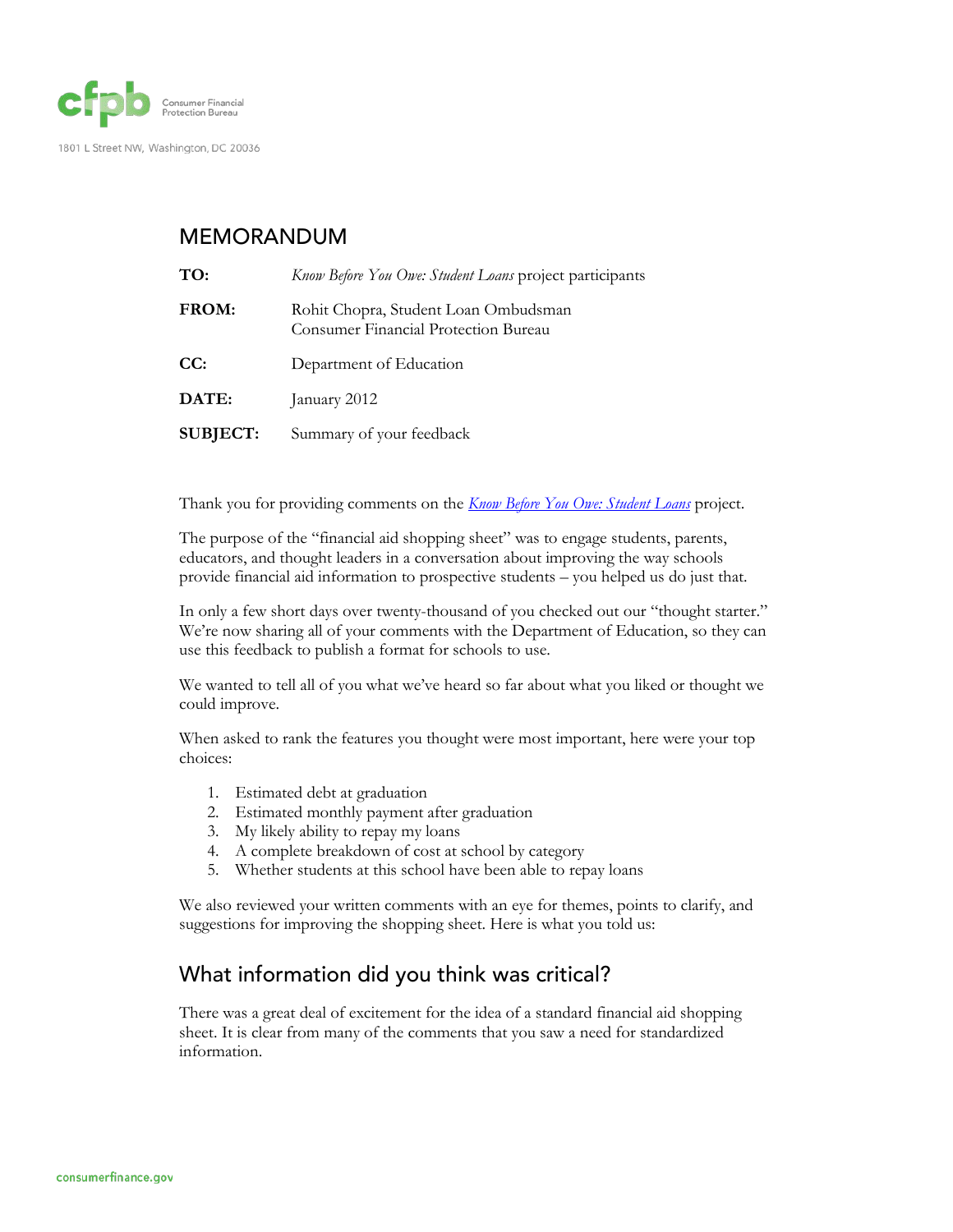One respondent said, *"As a college adviser, I work daily with many first generation students. I believe that the default rate part and the graduation and retention rates will be very useful…so they can avoid the schools that will not help them graduate."*

When asked what information was critical you said, **"just about everything!"**

A number of you who are recent graduates or parents with children paying back loans said that this form would have been very helpful for you when deciding how to finance a college education and you liked the design and readability of the shopping sheet.

You said:

- The form needs to clearly show **"which aid requires repayment."**
- Critical information includes cost per year, loans and work-study options, and amount owed upon graduation.
- Graduation rates, length of repayment plan, monthly loan payment, and total debt upon graduation are also important.

We heard the message that you want a way to understand how certain numbers were calculated. An overwhelming number of you also requested **a section to review key terms**, either on the backside of shopping sheet or in a "rove and click" tool.

## What did you tell us about federal work-study information?

Almost all of you thought it was helpful to include federal work-study in the shopping sheet. However, you told us that because work-study does not need to be repaid it **should not be included in the loans section**.

One student put it this way, *"As a 23-year-old finishing her grad degree in May, I have so many comments...First, 'federal work-study' means you need to work…I think it is very misleading to present it as part of [loan] aid.*"

Other respondents expressed concern that:

- Schools may have a limited number of federal work-study employment options and eligibility does not guarantee that you will get a work-study job or earn the full amount.
- Students need more information about how federal work-study works and clarification that work study is not grant aid.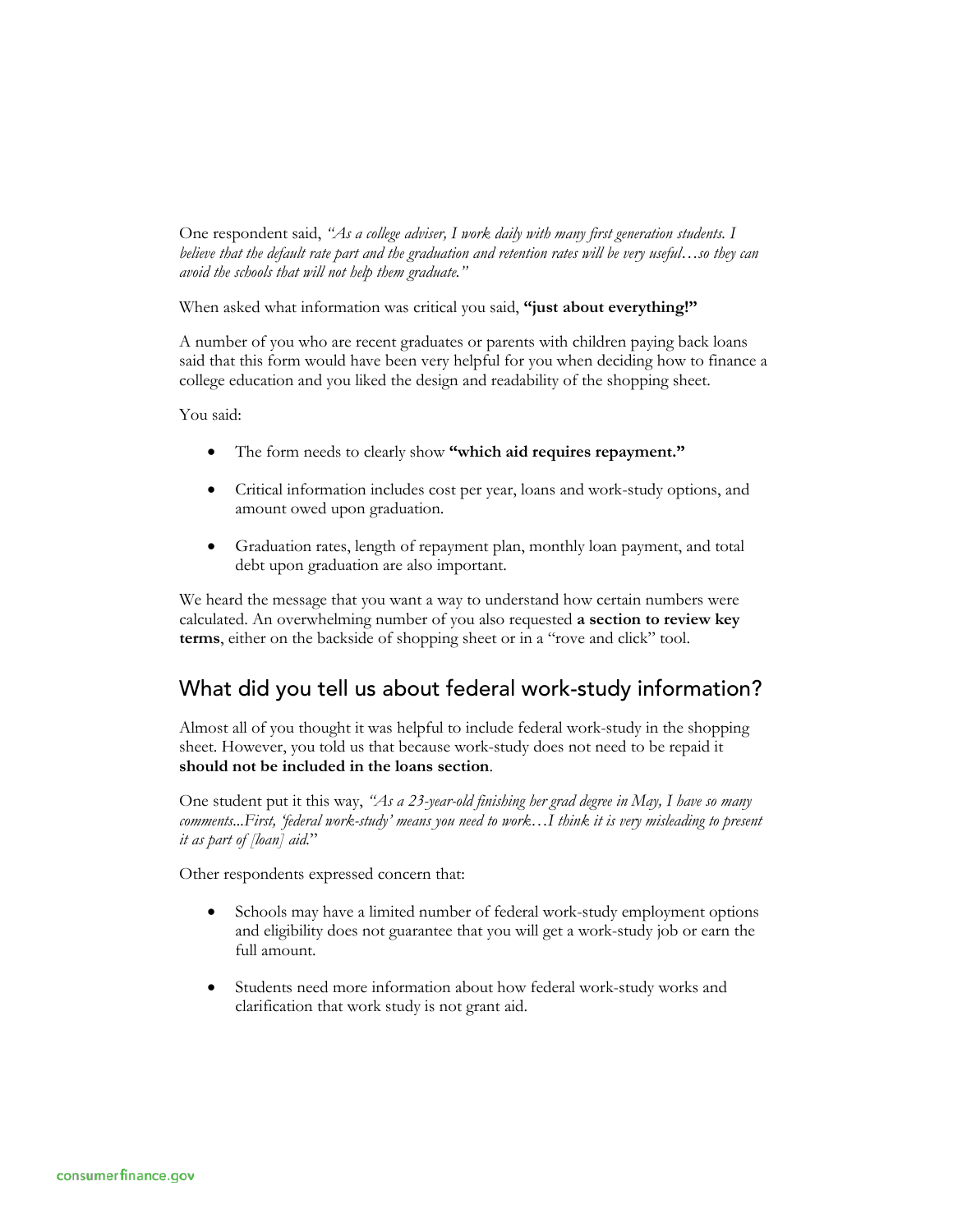The biggest take away from your comments is that loans and federal work-study should be separated. There should also be an **easy way to find out more information** on the federal work-study programs.

## What did you tell us about showing school default rates?

While many of you liked seeing whether students who attended a program were able to repay their loans, others were unclear about how it might be interpreted.

You said it best, *"The school's default rate will probably mean little to students and families without an explanation as to what it means to 'default' on a student loan. Many students and their parents (especially those who are the first in their families to attend college) do not understand terms like 'default'."*

One of the reasons we included this rate in the "thought starter" was to see whether you wanted some measures of school quality, and default rates are commonly used. Overall, you wanted this statistic to be meaningful to a prospective student.

You said:

- You want the other drivers of default rates: **job placement and salary statistics**.
- The shopping sheet should warn students about the dangers of student loan default and **make sure students do not see default as an option**.

Your comments were clear. If metrics like default rate are included, it must be clear that it does not imply default is an acceptable option. The metric can be further enhanced by including information on repayment drivers, such as employment data.

# What did you want to see in a web-based form?

You agreed that a web-based, interactive version of the shopping sheet was essential and suggested several web features to improve the sheet.

Someone added, *"As a parent I need to know the terms and conditions and payment information for PLUS loans. I need to know how long it will take to pay back all the loans."*

You said:

• We should **use videos to help explain** different components of the form.